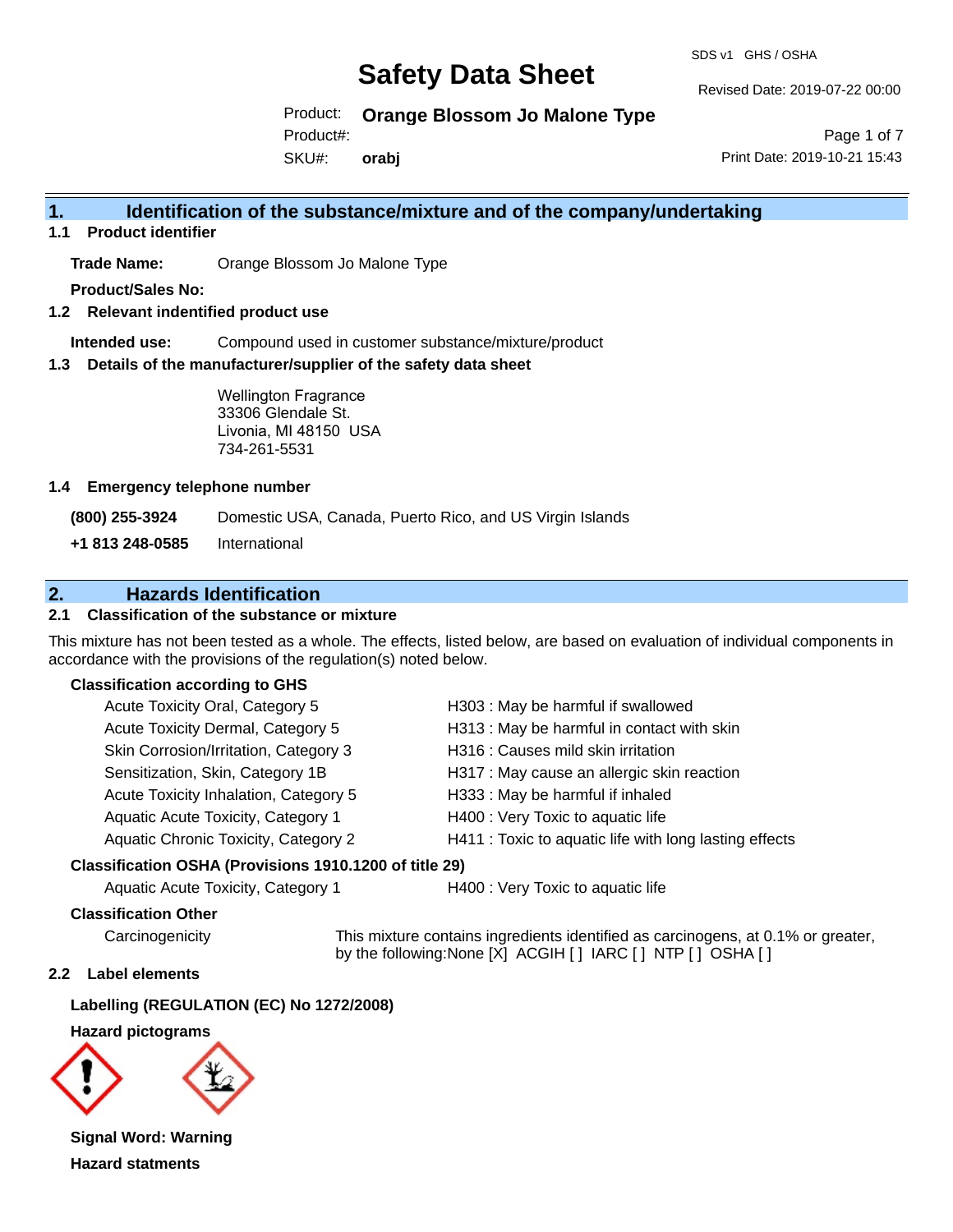#### SDS v1 GHS / OSHA

# **Safety Data Sheet**

Product: **Orange Blossom Jo Malone Type**

SKU#: Product#: **orabj**

Page 2 of 7 Print Date: 2019-10-21 15:43

Revised Date: 2019-07-22 00:00

| H <sub>303</sub>                | May be harmful if swallowed                                             |
|---------------------------------|-------------------------------------------------------------------------|
| H313                            | May be harmful in contact with skin                                     |
| H316                            | Causes mild skin irritation                                             |
| H317                            | May cause an allergic skin reaction                                     |
| H333                            | May be harmful if inhaled                                               |
| H400                            | Very Toxic to aquatic life                                              |
| H411                            | Toxic to aquatic life with long lasting effects                         |
| <b>Precautionary Statements</b> |                                                                         |
| <b>Prevention:</b>              |                                                                         |
| P272                            | Contaminated work clothing should not be allowed out of the workplace   |
| P273                            | Avoid release to the environment                                        |
| <b>Response:</b>                |                                                                         |
| $P302 + P352$                   | IF ON SKIN: Wash with soap and water                                    |
| $P304 + P312$                   | IF INHALED: Call a POISON CENTER or doctor/physician if you feel unwell |
| P312                            | Call a POISON CENTER or doctor/physician if you feel unwell             |
| P333 + P313                     | If skin irritation or a rash occurs: Get medical advice/attention       |
| P363                            | Wash contaminated clothing before reuse                                 |
| P391                            | <b>Collect Spillage</b>                                                 |
| <b>Other Hazards</b><br>2.3     |                                                                         |

**no data available**

# **3. Composition/Information on Ingredients**

#### **3.1 Mixtures**

This product is a complex mixture of ingredients, which contains among others the following substance(s), presenting a health or environmental hazard within the meaning of the UN Globally Harmonized System of Classification and Labeling of Chemicals (GHS):

| CAS#<br>Ingredient     | EC#                    | Conc.<br>Range | <b>GHS Classification</b>          |
|------------------------|------------------------|----------------|------------------------------------|
| 120-51-4               | 204-402-9              | $60 - 70 \%$   | H302; H313; H400; H411             |
| <b>Benzyl Benzoate</b> |                        |                |                                    |
| 24851-98-7             | 246-495-9              | $10 - 20%$     | H402                               |
|                        | Methyldihydrojasmonate |                |                                    |
| 101-86-0               | 202-983-3              | $5 - 10 \%$    | H303; H316; H317; H400; H411       |
|                        | Hexyl cinnamaldehyde   |                |                                    |
| 5989-27-5              | 227-813-5              | $1 - 2 \%$     | H226; H304; H315; H317; H400; H410 |
| Limonene               |                        |                |                                    |
| 78-70-6                | 201-134-4              | $1 - 2 \%$     | H227; H303; H315; H317; H319; H402 |
| Linalool               |                        |                |                                    |
| 6259-76-3              | 228-408-6              | $0.1 - 1.0 \%$ | H315; H317; H319; H400; H410       |
| Hexyl salicylate       |                        |                |                                    |
| 5392-40-5              | 226-394-6              | $0.1 - 1.0 \%$ | H313; H315; H317; H319; H401       |
| Citral                 |                        |                |                                    |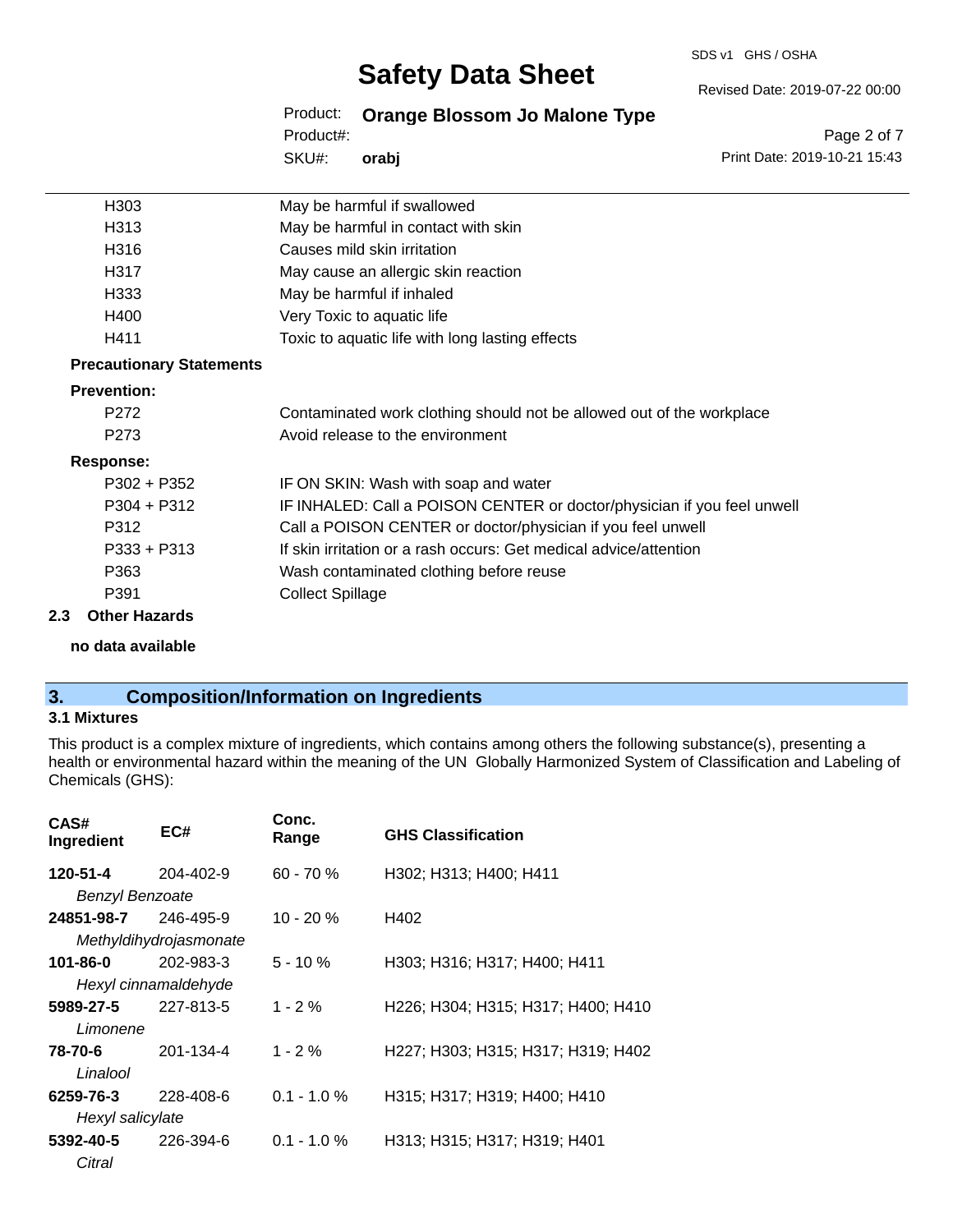SDS v1 GHS / OSHA

Revised Date: 2019-07-22 00:00

Product: **Orange Blossom Jo Malone Type**

Product#:

SKU#: **orabj**

Page 3 of 7 Print Date: 2019-10-21 15:43

| CAS#<br>Ingredient                                                                | EC#                                                     | Conc.<br>Range                                              | <b>GHS Classification</b>                                                                                     |
|-----------------------------------------------------------------------------------|---------------------------------------------------------|-------------------------------------------------------------|---------------------------------------------------------------------------------------------------------------|
|                                                                                   |                                                         | See Section 16 for full text of GHS classification codes    |                                                                                                               |
|                                                                                   |                                                         |                                                             | See Section 16 for full text of GHS classification codes which where not shown in section 2                   |
|                                                                                   |                                                         | Total Hydrocarbon Content (% $w/w$ ) = 1.77                 |                                                                                                               |
|                                                                                   |                                                         |                                                             |                                                                                                               |
| $\overline{4}$ .                                                                  |                                                         | <b>First Aid Measures</b>                                   |                                                                                                               |
| 4.1                                                                               |                                                         | <b>Description of first aid measures</b>                    |                                                                                                               |
|                                                                                   | Inhalation:                                             |                                                             | Remove from exposure site to fresh air and keep at rest.<br>Obtain medical advice.                            |
|                                                                                   | <b>Eye Exposure:</b>                                    |                                                             | Flush immediately with water for at least 15 minutes.<br>Contact physician if symptoms persist.               |
|                                                                                   | <b>Skin Exposure:</b>                                   |                                                             | Remove contaminated clothes. Wash thoroughly with water (and soap).<br>Contact physician if symptoms persist. |
|                                                                                   | Ingestion:                                              |                                                             | Rinse mouth with water and obtain medical advice.                                                             |
| 4.2                                                                               |                                                         | Most important symptoms and effects, both acute and delayed |                                                                                                               |
|                                                                                   | <b>Symptoms:</b>                                        |                                                             | no data available                                                                                             |
| <b>Risks:</b>                                                                     |                                                         | Refer to Section 2.2 "Hazard Statements"                    |                                                                                                               |
| Indication of any immediate medical attention and special treatment needed<br>4.3 |                                                         |                                                             |                                                                                                               |
|                                                                                   | Treatment:                                              |                                                             | Refer to Section 2.2 "Response"                                                                               |
| 5.                                                                                |                                                         | <b>Fire-Fighting measures</b>                               |                                                                                                               |
| 5.1                                                                               | <b>Extinguishing media</b>                              |                                                             |                                                                                                               |
|                                                                                   | Suitable:                                               |                                                             | Carbon dioxide (CO2), Dry chemical, Foam                                                                      |
|                                                                                   | Unsuitable                                              |                                                             | Do not use a direct water jet on burning material                                                             |
|                                                                                   |                                                         | 5.2 Special hazards arising from the substance or mixture   |                                                                                                               |
| 5.3                                                                               | During fire fighting:<br><b>Advice for firefighters</b> |                                                             | Water may be ineffective                                                                                      |
|                                                                                   | <b>Further information:</b>                             |                                                             | Standard procedure for chemical fires                                                                         |
| 6.                                                                                |                                                         | <b>Accidental Release Measures</b>                          |                                                                                                               |

#### **6.1 Personal precautions, protective equipment and emergency procedures**

Avoid inhalation and contact with skin and eyes. A self-contained breathing apparatus is recommended in case of a major spill.

#### **6.2 Environmental precautions**

Keep away from drains, soil, and surface and groundwater.

#### **6.3 Methods and materials for containment and cleaning up**

Clean up spillage promptly. Remove ignition sources. Provide adequate ventilation. Avoid excessive inhalation of vapors. Gross spillages should be contained by use of sand or inert powder and disposed of according to the local regulations.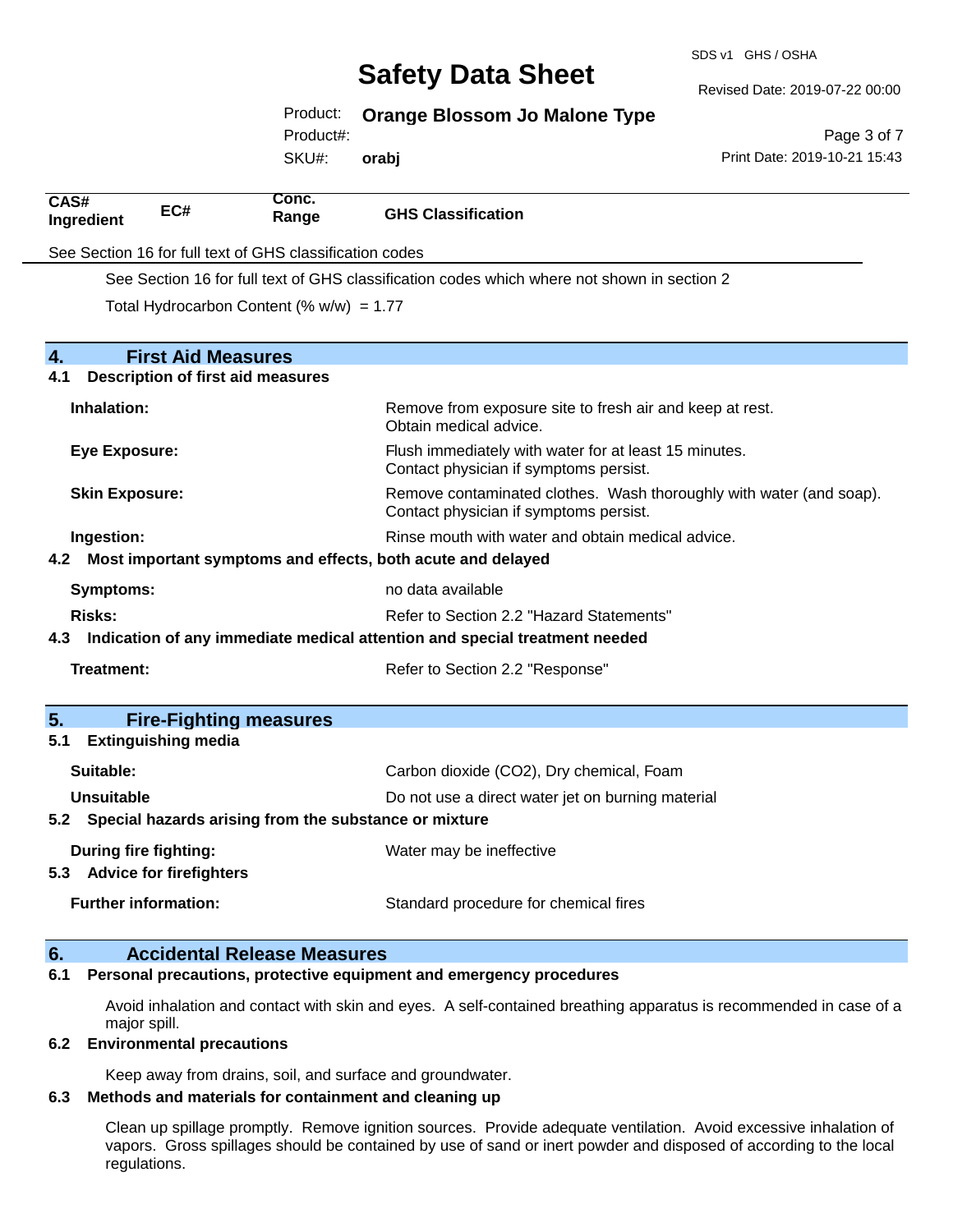#### Revised Date: 2019-07-22 00:00

Product: **Orange Blossom Jo Malone Type**

Product#:

SKU#: **orabj**

Page 4 of 7 Print Date: 2019-10-21 15:43

#### **6.4 Reference to other sections**

Not Applicable

### **7. Handling and Storage**

#### **7.1 Precautions for safe handling**

Apply according to good manufacturing and industrial hygiene practices with proper ventilation. Do not drink, eat or smoke while handling. Respect good personal hygiene.

#### **7.2 Conditions for safe storage, including any incompatibilities**

Store in a cool, dry and ventilated area away from heat sources and protected from light in tightly closed original container. Avoid uncoated metal container. Keep air contact to a minimum.

#### **7.3 Specific end uses**

No information available

#### **8. Exposure Controls/Personal Protection**

#### **8.1 Control parameters**

| <b>Exposure Limits:</b> |  | Contains no substances with occupational exposure limit values. |
|-------------------------|--|-----------------------------------------------------------------|
|-------------------------|--|-----------------------------------------------------------------|

**Engineering Controls:** Use local exhaust as needed.

#### **8.2 Exposure controls - Personal protective equipment**

| Eye protection:                | Tightly sealed goggles, face shield, or safety glasses with brow guards and side shields, etc.<br>as may be appropriate for the exposure |
|--------------------------------|------------------------------------------------------------------------------------------------------------------------------------------|
| <b>Respiratory protection:</b> | Avoid excessive inhalation of concentrated vapors. Apply local ventilation where appropriate.                                            |
| <b>Skin protection:</b>        | Avoid Skin contact. Use chemically resistant gloves as needed.                                                                           |

#### **9. Physical and Chemical Properties**

#### **9.1 Information on basic physical and chemical properties**

| Appearance:                  | Liquid                                |
|------------------------------|---------------------------------------|
| Odor:                        | Conforms to Standard                  |
| Color:                       | Pale Yellow to Greenish Yellow (G2-6) |
| <b>Viscosity:</b>            | Liquid                                |
| <b>Freezing Point:</b>       | Not determined                        |
| <b>Boiling Point:</b>        | Not determined                        |
| <b>Melting Point:</b>        | Not determined                        |
| <b>Flashpoint (CCCFP):</b>   | >200 F (93.33 C)                      |
| <b>Auto flammability:</b>    | Not determined                        |
| <b>Explosive Properties:</b> | None Expected                         |
| <b>Oxidizing properties:</b> | None Expected                         |
| Vapor Pressure (mmHg@20 C):  | 0.0219                                |
| %VOC:                        | 0.02                                  |
| Specific Gravity @ 25 C:     | 1.0480                                |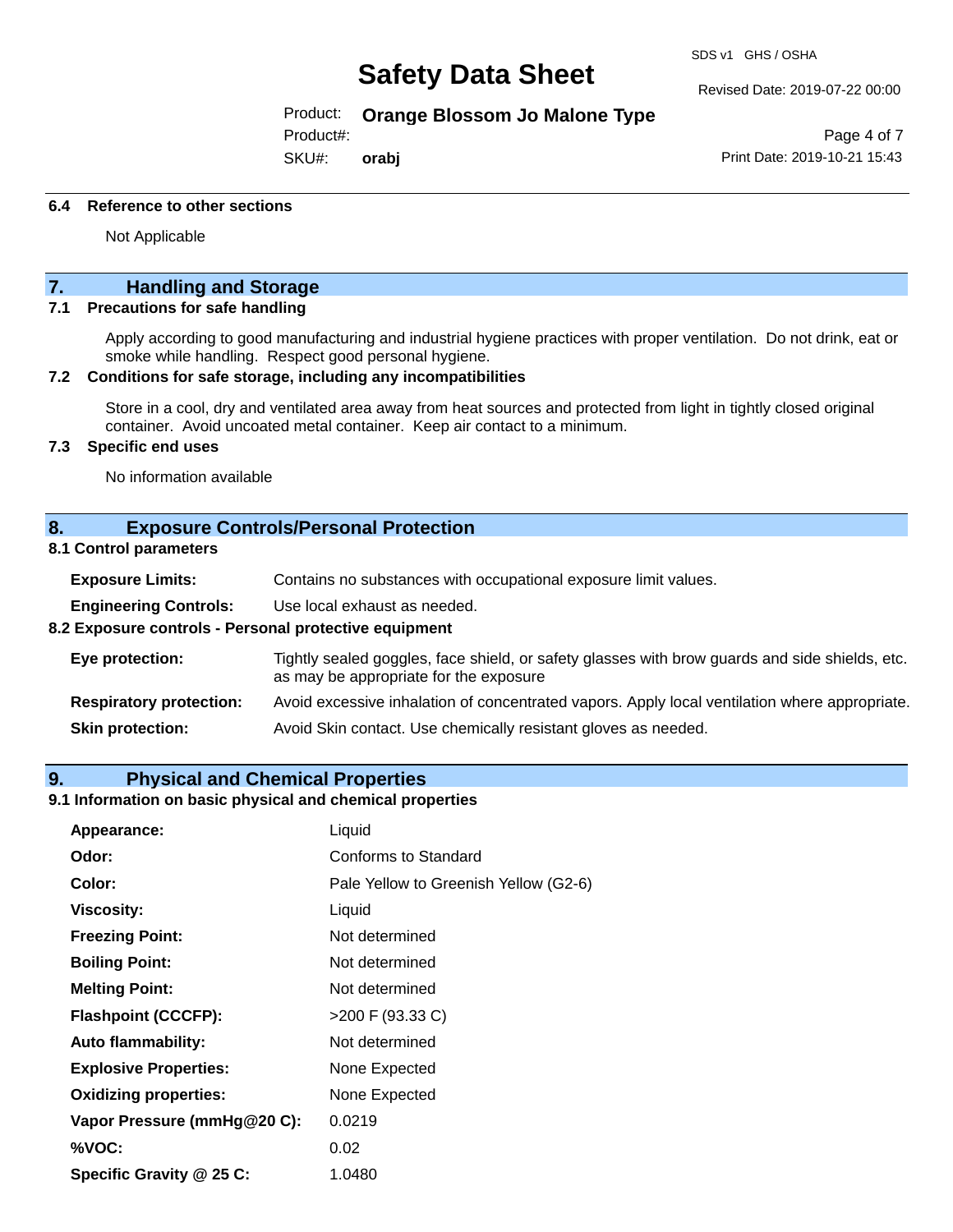SDS v1 GHS / OSHA

Revised Date: 2019-07-22 00:00

Product: **Orange Blossom Jo Malone Type**

Product#:

SKU#: **orabj**

Page 5 of 7 Print Date: 2019-10-21 15:43

| Density @ 25 C:          | 1.0450 |
|--------------------------|--------|
| Refractive Index @ 20 C: | 1.5310 |
| Soluble in:              | Oil    |

# **10. Stability and Reactivity**

| 10.1 Reactivity                         | None                                               |
|-----------------------------------------|----------------------------------------------------|
| <b>10.2 Chemical stability</b>          | Stable                                             |
| 10.3 Possibility of hazardous reactions | None known                                         |
| <b>10.4 Conditions to avoid</b>         | None known                                         |
| 10.5 Incompatible materials             | Strong oxidizing agents, strong acids, and alkalis |
| 10.6 Hazardous decomposition products   | None known                                         |

### **11. Toxicological Information**

#### **11.1 Toxicological Effects**

Acute Toxicity Estimates (ATEs) based on the individual Ingredient Toxicity Data utilizing the "Additivity Formula"

| Acute toxicity - Oral - (Rat) mg/kg                | (LD50: 2023.0384) May be harmful if swallowed            |
|----------------------------------------------------|----------------------------------------------------------|
| Acute toxicity - Dermal - (Rabbit) mg/kg           | (LD50: 4092.4793) May be harmful in contact with skin    |
| Acute toxicity - Inhalation - (Rat) mg/L/4hr       | (LD50: 54.5203) May be harmful if inhaled                |
| <b>Skin corrosion / irritation</b>                 | May be harmful if inhaled                                |
| Serious eye damage / irritation                    | Not classified - the classification criteria are not met |
| <b>Respiratory sensitization</b>                   | Not classified - the classification criteria are not met |
| <b>Skin sensitization</b>                          | May cause an allergic skin reaction                      |
| <b>Germ cell mutagenicity</b>                      | Not classified - the classification criteria are not met |
| Carcinogenicity                                    | Not classified - the classification criteria are not met |
| <b>Reproductive toxicity</b>                       | Not classified - the classification criteria are not met |
| Specific target organ toxicity - single exposure   | Not classified - the classification criteria are not met |
| Specific target organ toxicity - repeated exposure | Not classified - the classification criteria are not met |
| <b>Aspiration hazard</b>                           | Not classified - the classification criteria are not met |

# **12. Ecological Information**

## **12.1 Toxicity**

| <b>Acute acquatic toxicity</b> | Very Toxic to aquatic life                      |
|--------------------------------|-------------------------------------------------|
| Chronic acquatic toxicity      | Toxic to aquatic life with long lasting effects |
| Toxicity Data on soil          | no data available                               |
| Toxicity on other organisms    | no data available                               |

**12.2 Persistence and degradability no data available**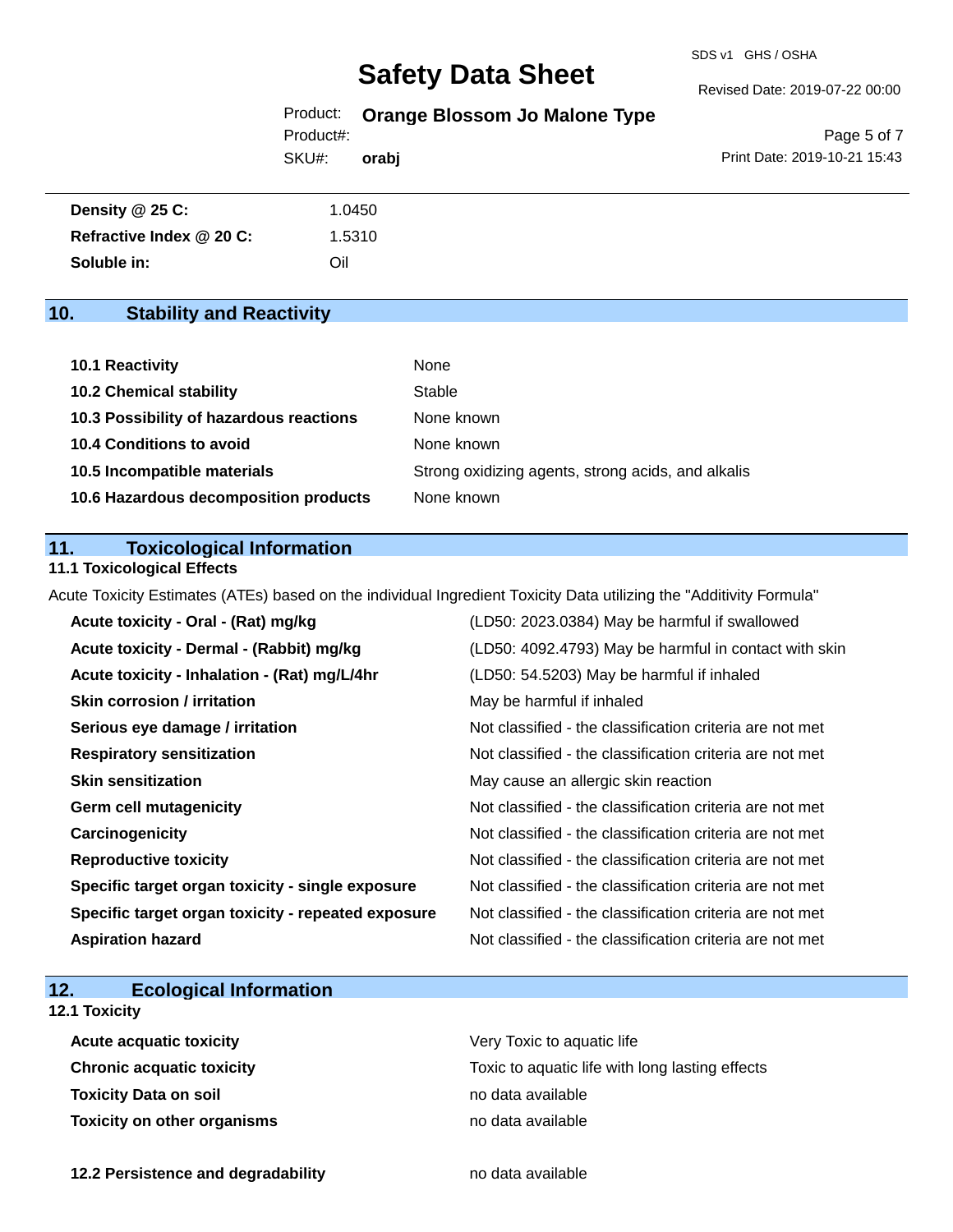SDS v1 GHS / OSHA

#### Revised Date: 2019-07-22 00:00

### Product: **Orange Blossom Jo Malone Type**

Product#:

SKU#: **orabj**

Page 6 of 7 Print Date: 2019-10-21 15:43

| 12.3 Bioaccumulative potential | no data available |
|--------------------------------|-------------------|
| 12.4 Mobility in soil          | no data available |
| 12.5 Other adverse effects     | no data available |

### **13. Disposal Conditions**

#### **13.1 Waste treatment methods**

Do not allow product to reach sewage systems. Dispose of in accordance with all local and national regulations. Send to a licensed waste management company.The product should not be allowed to enter drains, water courses or the soil. Do not contaminate ponds, waterways or ditches with chemical or used container.

### **14. Transport Information**

| <b>Marine Pollutant</b>                                       | Yes. Ingredient of greatest environmental impact :<br>120-51-4 : (60 - 70 %) : Benzyl Benzoate |              |                                     |                 |               |
|---------------------------------------------------------------|------------------------------------------------------------------------------------------------|--------------|-------------------------------------|-----------------|---------------|
| <b>Regulator</b>                                              |                                                                                                | <b>Class</b> | <b>Pack Group</b>                   | <b>Sub Risk</b> | UN-nr.        |
| U.S. DOT (Non-Bulk)                                           |                                                                                                |              | Not Regulated - Not Dangerous Goods |                 |               |
| <b>Chemicals NOI</b>                                          |                                                                                                |              |                                     |                 |               |
| <b>ADR/RID (International Road/Rail)</b>                      |                                                                                                |              |                                     |                 |               |
| <b>Environmentally Hazardous</b><br>Substance, Liquid, n.o.s. |                                                                                                | 9            | Ш                                   |                 | UN3082        |
| <b>IATA (Air Cargo)</b>                                       |                                                                                                |              |                                     |                 |               |
| <b>Environmentally Hazardous</b><br>Substance, Liquid, n.o.s. |                                                                                                | 9            | Ш                                   |                 | UN3082        |
| IMDG (Sea)                                                    |                                                                                                |              |                                     |                 |               |
| <b>Environmentally Hazardous</b><br>Substance, Liquid, n.o.s. |                                                                                                | 9            | Ш                                   |                 | <b>UN3082</b> |

| 15.<br><b>Regulatory Information</b>      |                                                              |  |  |
|-------------------------------------------|--------------------------------------------------------------|--|--|
| <b>U.S. Federal Regulations</b>           |                                                              |  |  |
| <b>TSCA (Toxic Substance Control Act)</b> | All components of the substance/mixture are listed or exempt |  |  |
| 40 CFR(EPCRA, SARA, CERCLA and CAA)       | This product contains NO components of concern.              |  |  |
| <b>U.S. State Regulations</b>             |                                                              |  |  |
| <b>California Proposition 65 Warning</b>  | This product contains the following components:              |  |  |
| 123-35-3(NF 204-622-5 0.01 - 0.1%         | beta-Myrcene (Natural Source)                                |  |  |
| <b>Canadian Regulations</b>               |                                                              |  |  |
| <b>DSL</b>                                | 100.00% of the components are listed or exempt.              |  |  |

### **16. Other Information**

#### **GHS H-Statements referred to under section 3 and not listed in section 2**